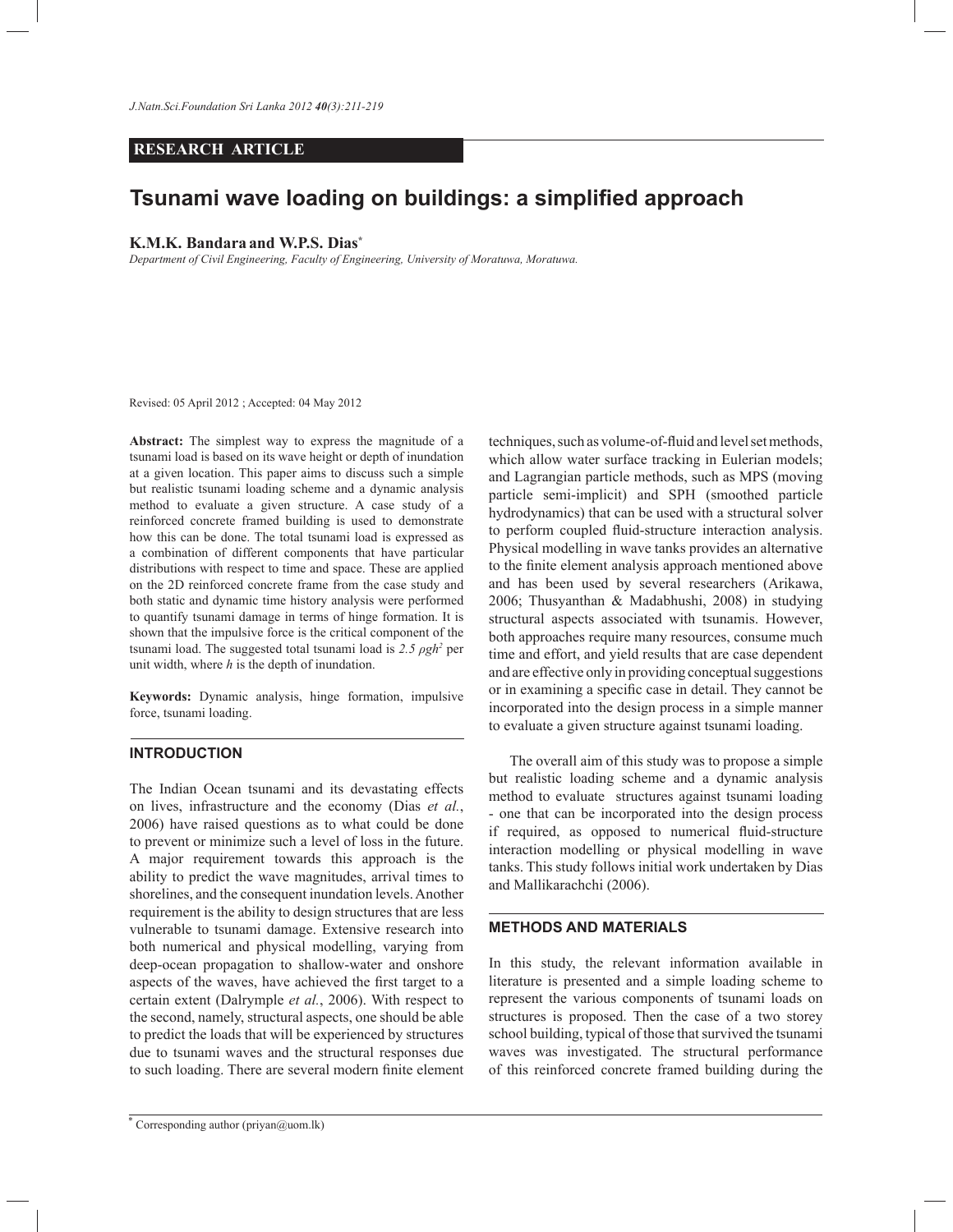tsunami was examined using the proposed tsunami loading scheme. Both static and dynamic time history analysis were performed using the commercial structural analysis software SAP2000. The case study was used to judge the loading scheme proposed earlier by comparing the actual performance of the building with results from the analysis. This was compared with the conservative Japanese approach (Okada *et al.*, 2005) of using an equivalent hydrostatic force corresponding to a depth of 3 times the inundation depth as the tsunami load.

### **Components of tsunami loading**

**Velocity:** Velocity is one of the major properties of tsunami loading. By and large, velocity is taken as depending on the inundation depth, *h*. The expression for the velocity is  $u = k\sqrt{gh}$ . Different authors give different values for *k* (Murty, 1977; Kirkoz, 1981; FEMA, 2000a; Iizuka & Matsutomi, 2000; Thurairajah, 2005).

The velocity obtained by  $k = 2$  corresponds to the classical solution of the leading tip of a surge on a frictionless horizontal plane generated by a dam break with the quiescent impoundment depth of *h*. However, it is argued (Yeh *et al.*, 2005) that this may be too crude, because the computed tip velocity does not represent the velocity of a flow depth *h;* therefore, this equation is not appropriate to represent the flow velocity for a tsunami flood passing through a structure. At the same time Bryant (2001) reported that velocities in between 5.9 and 9.3 m/s can be obtained from a tsunami wave height of 8 m. If  $k = 1$  is used for  $h = 8$  m in the above equation, the velocity is obtained as 8.9 m/s, which is quite close to Bryant's upper limit. Hence it is reasonable to conclude that it is sufficient to use  $k = 1$  in the velocity equation.

**Hydrostatic pressure:** Hydrostatic pressure occurs when standing or slowly moving water encounters a building or a building component. Hydrostatic loads can act laterally on an object. This load always acts perpendicular to the surface to which it is applied. If a structure or structural element is surrounded by water, it is the difference in inundation heights on opposite faces that will result in net horizontal force.

 In most cases, the hydrostatic pressure has been considered as *ρgh*, where *ρ* is the fluid density. Thus the pressure is a function of inundation depth (*h*) only. As noted before, Japanese practice (Okada *et al.*, 2005) takes a *3 h* deep hydrostatic force as the total tsunami force, which is equal to  $4.5 \rho g h^2$  per unit width. In this paper, *ρgh* is used as the maximum static pressure; this is a triangularly distributed pressure for a height of *h*, that results in a static load of *0.5 ρgh<sup>2</sup>* per unit width.

**Hydrodynamic pressure:** When water flows around a building or a structural element at a moderate to high velocity, hydrodynamic loads are applied to the building. These loads are functions of flow velocity and the structure geometry, and include frontal impact on the upstream face, drag along the sides and suction on the downstream side. They are usually called drag forces, and are a combination of the lateral loads caused by the impact of the moving mass of water and the friction forces as the water flows around the obstruction.

 The common equation (Thurairajah, 2005) for the dynamic pressure is  $0.5C_d \rho u^2$ . Here,  $C_d$  is the drag coefficient and *u* is the velocity. Most authors have stated that  $C_d$  is 2.0 for rectangular columns or piles and 1.2 for circular ones. For large rectangular buildings,  $C_d$ values vary from 1.25 to 2.0 depending on the ratio of the width of building to the inundation depth (FEMA, 2000a). The pressure distribution is uniform, except for FEMA-55 (2000a), which states that if the wave velocity is less than 3.0 m/s, the distribution will be triangular. If we use  $u = \sqrt{gh}$ , based on evidence from Bryant (2001) as discussed earlier and  $C_d = 2.0$  for a rectangular column, which is our element of interest, the pressure then becomes 0.5  $C_d \rho u^2 = 0.5 \times 2 \times \rho \times gh = \rho gh$ . The distribution will be uniform over a height of *h*.

**Impulsive pressure:** The major difference between a tsunami and a normal flood is that the tsunami has an impulsive action. It occurs suddenly with a considerable force but ceases in a comparatively short period. Thus, the tsunami load may be very high but it will be short lived.

 Thurairajah (2005) has provided some details on impulsive pressure. According to him, at the flood level the impulsive pressure is *1.5 ρgh* and decreases to *0.5 ρgh* at the base and zero at a height of *h* above the flood level. According to Nakamura (1974), the impulsive pressure is 0.5  $C_t$   $\rho u^2$ , where  $C_t = 3$  for 45<sup>o</sup> and 1.8 for 22.5<sup>o</sup>, the angles being the wave tip inclinations. If we take  $C<sub>t</sub> = 3$ and  $u = \sqrt{gh}$ , then the pressure becomes 1.5 *pgh*; but Nakamura (1974) has not defined its distribution.

 Thus, an approach similar to Thurairajah (2005) was used in this study. The pressure was varied above the inundation depth from *ρgh* to zero at a height of *h*  above the inundation level*.* This can be taken as transient hydrostatic pressure of the wave run up to a height of *h* above the inundation depth. The pressure below the inundation depth was taken as a constant value of *0.5 ρgh*. When the uniform hydrodynamic pressure of *ρgh* was added to this pressure, we obtained a total pressure of *1.5 ρgh*, equal to the pressure suggested by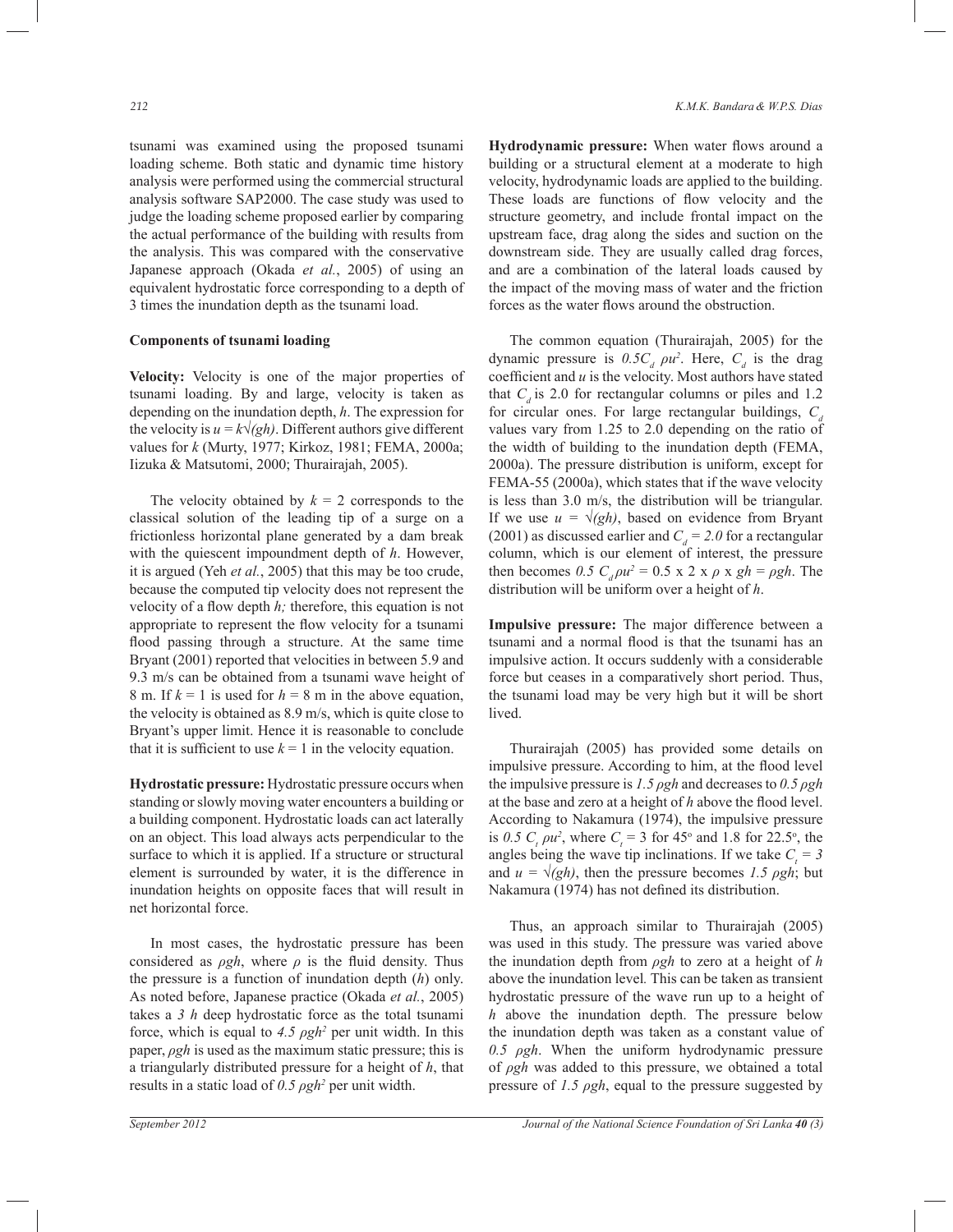Nakamura (1974). The three components of tsunami loading described above are depicted in Figure 1.



Figure 1: Proposed tsunami pressure components

**Other forces:** Waves breaking directly onto structures can cause large breaking forces, but these will occur only on very steep slopes and hence are not considered here. Impact forces that arise from debris impact can either be computed (FEMA, 2000a), or their effect is determined by studying the effect of losing various supporting elements in turn [see also work by Madurapperuma and Wijeyewickrema (2008)]. When building elements are submerged, buoyancy forces can be accounted for by using submerged densities.

**Total pressure:** Instead of using various load types in combination, equations for total pressure or force are available in literature. The Japanese approach of using a hydrostatic force corresponding to a depth of 3 times inundation depth is based on the work of Okada *et al.*, (2005), who have defined the total pressure as *(3h-z) ρg*. Asakura *et al.* (2000) have introduced two equations for the total pressure. Without soliton break up, the total pressure is *(3h-z)ρg,* exactly the same as in Okada *et al.* (2005); but when there is soliton break up, the total pressure changes to *max[(5.4h-4z),(3h-z)]ρg.* Here *z* is the height from the ground level to the point at which the pressure is calculated.

 Recent work by Thusyanthan and Madabhushi (2008) suggests that the maximum wave loading on housing can be as high as  $10 - 12$  times the hydrostatic load, higher than even the guidelines in the Japanese approach (Okada *et al*., 2005). Other experimental work reported in that study appear to indicate still larger factors. However, many such researchers have used fairly high velocities in comparison to inundation depths, in fact much higher than reflected by  $u = \sqrt{gh}$ , and this may be the cause for such unrealistic results.

Thurairajah (2005) has stated that the pressure should be reduced by 40 % if the zone of wall under consideration has more than 30 % of openings, with linear interpolation applicable for lower percentages of openings.

**Loading history:** Tsunami loads are very high in magnitude but act for rather short durations, i.e they are time varying loads. Therefore, the loading history should be determined but most researchers have not focused on this.

 Arikawa (*Personal communication, 2006*) has carried out model studies in a wave flume, which gives an idea of loading history. A rather high pressure is experienced within the first second of impact and after that there is a decay to a lower value (called a "standing pressure"), which is sensibly constant for nearly 8 s. Then the load decays and disappears within the next 6 s.

 The above loading history was used for the case study in a rather simple manner. If the element under consideration for load application becomes completely inundated by water, the hydrostatic load quickly becomes zero. Thus, it is reasonable to assume that the hydrostatic load also follows the same loading history as the impulsive load in such a situation - in fact the hydrostatic load also acts impulsively. Hence, it can be assumed that the initial peak above the standing pressure occurs due to impulsive and hydrostatic forces. The hydrodynamic force will act constantly for the standing pressure duration and then decay to zero.

#### **Case Study**

**Description of the selected building:** The two storey school building selected for the case study (Figure 2) was subjected to a 3 m height of inundation, a common phenomenon during the 2004 tsunami in Sri Lanka. All such buildings survived the lateral loading from waves. In a few cases there was localized damage following the complete undermining of end columns due to scour, but that is a different phenomenon altogether.

 The long way direction has 9 bays of 3.1 m each. The upper floor beams and roof beams (both of cross section 525 x 225 mm) span 7.5 m in the short way direction and are supported on columns (of cross section 225 x 225 mm) that run along the two long way edges. Since the wave forces were applied in the more critical short way direction of the building, a typical internal frame (Figure 3) was considered sufficient to study the phenomena. It should be noted that a loading width of 3.1 m is used only for dead loads while tsunami loads are calculated based on pressure acting across the column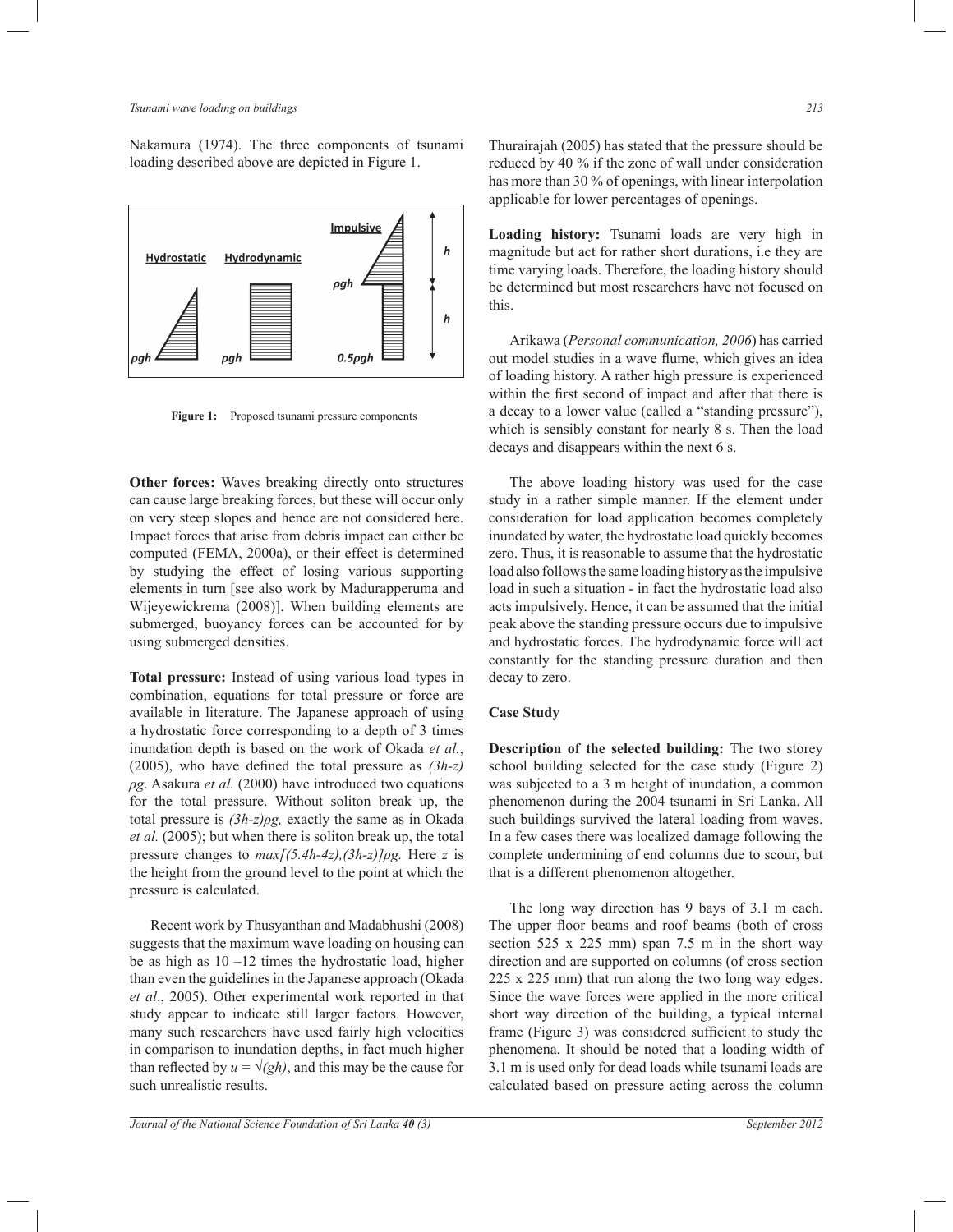

Figure 2: First floor plan of the case study building





**Figure 3:** Internal frame from the case study **Figure 4:** Time history functions of the load components

width only, given that the long way edges have only low non-structural walls.

**Applied loading:** Only the 3 relevant load types were used in this study (shown in Figure 1), namely:

| 1. Hydrostatic load | (total of 0.5 $\rho gh^2$ per unit width)                  |
|---------------------|------------------------------------------------------------|
|                     | 2. Hydrodynamic load (total of $\rho gh^2$ per unit width) |
| 3. Impulsive load   | (total of $\rho gh^2$ per unit width)                      |

All tsunami loads act simultaneously for the static analysis, but for the dynamic analysis the time history function as depicted in Figure 4 was used. The hydrodynamic load will stay constant for 8 seconds and will gradually decrease to zero within the next 6 seconds; this follows Arikawa (*Personal communication, 2006*). It was discussed earlier that the impulsive load acts within the first second. However three impulse durations of 0.6 s, 1.0 s and 1.8 s were used in order to study the effects of this variation. The hydrostatic load was assigned the same time history function as the impulsive load, as discussed earlier.

The total maximum load was 2.5 *pgh*<sup>2</sup> per unit width, or 5 times the hydrostatic load. It should be noted that this is valid only for rectangular column type structures, which however are the most common. This can be compared with non-dimensionalized results (Figure 5) reported by Arikawa (*Personal communication, 2006*), where the maximum load is 4.25 times the hydrostatic load (of *0.5 ρgh<sup>2</sup>* ). It should be noted that Arikawa (2009) has reported much higher forces too. Nevertheless, it can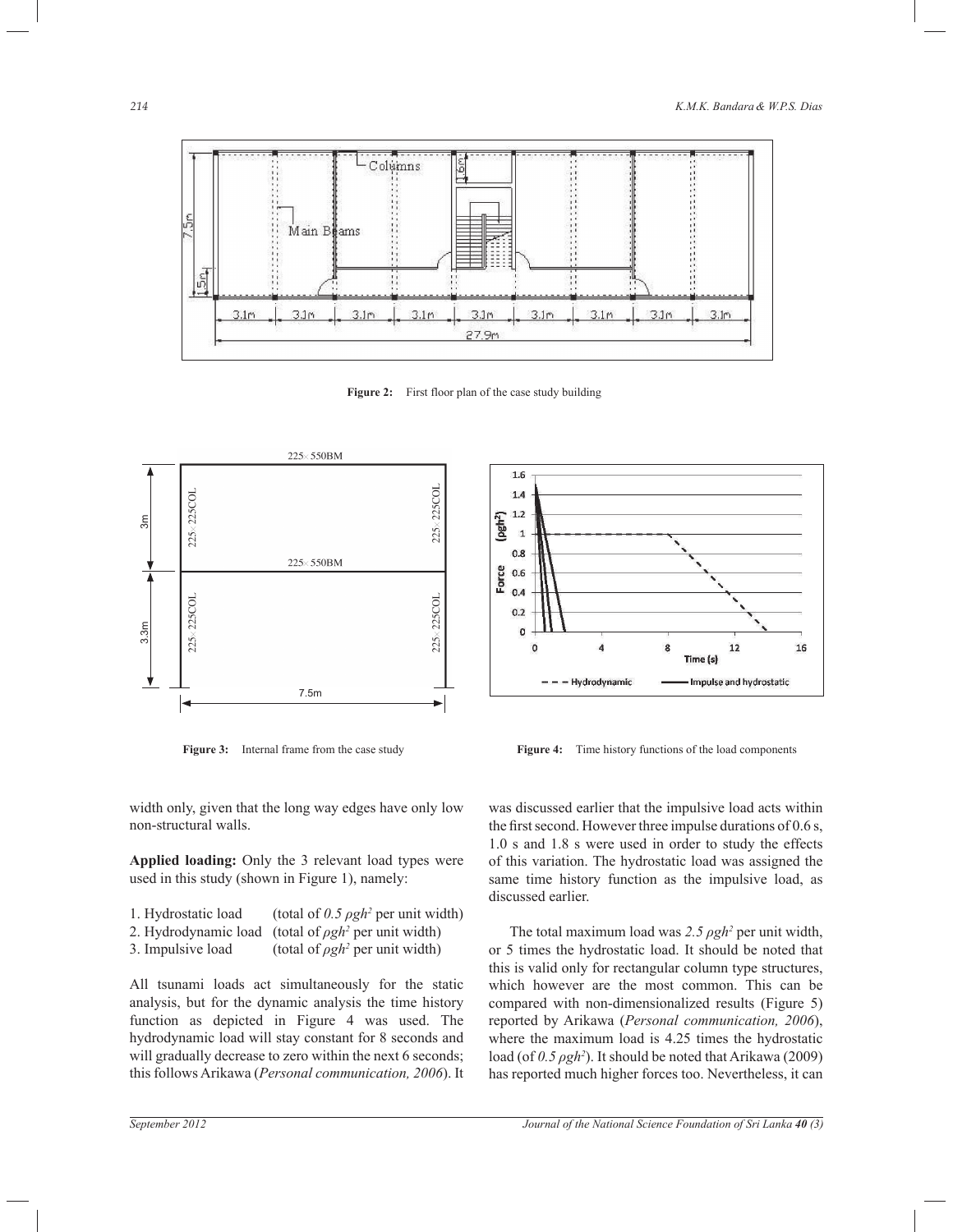

**Figure 5:** Non-dimensionalized load history reported by Arikawa (*Personal communication, 2006*)

be concluded that estimation of tsunami loads in this study is reasonable. Note that this is considerably less than the value obtained using the conservative Japanese approach (Okada *et al*., 2005) that gives a total load of *4.5 ρgh<sup>2</sup>* per unit width (over an assumed inundation depth of 3 *h*) and thus 9 times the hydrostatic load corresponding to the inundation depth *h*. This large load was also applied as a static load on the model and was defined as Case A. Case B corresponds to the reduced total load of *2.5 ρgh<sup>2</sup>* per unit width advocated in this paper (Figure 4), while in Case C the distributions in Figure 4 were scaled up so that a total load of 4.5 *ρgh*<sup>2</sup> per unit width was obtained. This was for comparison between the recommended Japanese hydrostatic load and a more nuanced load combination with 3 load types but the same total load.

 In addition to the tsunami loading described above, the first floor slabs were assumed to carry a distributed load of 1 kN/m<sup>2</sup> (only furniture and finishes) and the roof beams, a distributed load of 0.6 kN/m<sup>2</sup> . These loads were kept unfactored, as were the tsunami loads.

**Model definition:** Grade 20 concrete was specified, as used in the actual school building, and an E value of 24.6 kN/mm<sup>2</sup> was used in the model as calculated from the grade according to BS 8110 (1997), but without the material safety factor  $\gamma_{m}$ . A nonlinear material model was used with the above E value, a Poisson ratio of 0.2 and a concrete compressive strength of 20 N/mm<sup>2</sup> . The actual reinforcement present in the building is specified in the relevant element properties that are used for defining the hinges (i.e. 4T16 with R6  $@150$  for columns).

 Hinges were assigned to the frame (Figure 6) at locations where high member forces were expected; tsunami loads were applied from left to right. Note that PMM hinges (axial load plus moments about other 2 axes) are defined for columns and M3 hinges (moments about 3 axes) are defined for the beams. SAP2000 implements the plastic hinge properties described in FEMA-356 (2000b). As shown in Figure 7, five points labelled A, B, C, D, and E define the force–deformation behaviour of a







**Figure 7:** Load deformation behaviour of a plastic hinge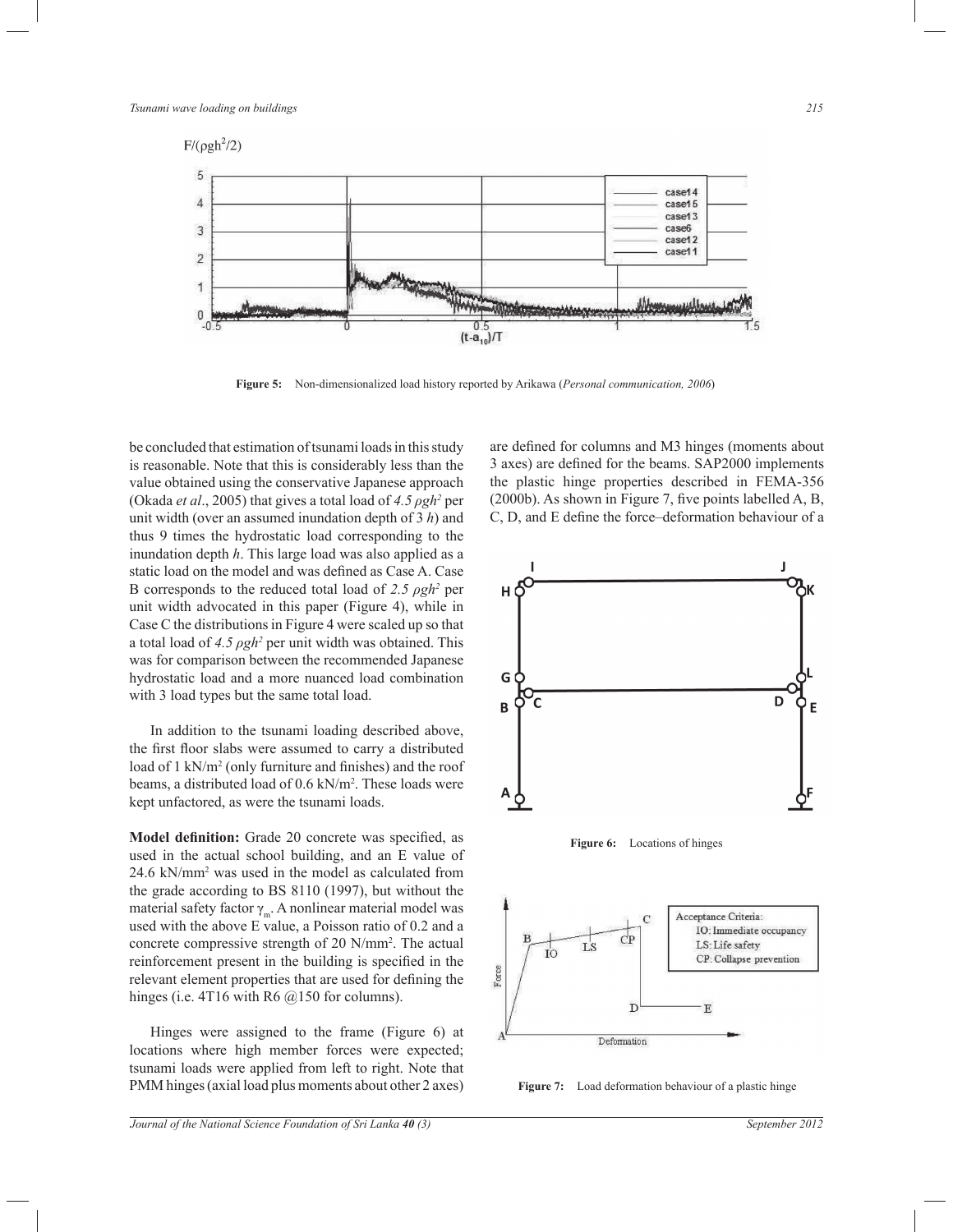plastic hinge. The values assigned to each of these points vary depending on the type of the element, material properties, longitudinal and transverse steel content, and the axial load level on the element.

 Since hinge formation is available only for nonlinear analysis, direct integration time history analysis was used, because the modal superposition methods only yield linear analysis results. It is very difficult to verify manually whether the results of a time history analysis are correct or not. The method adopted here was to scrutinize the base shear values obtained for abnormalities due to different input values such as time step and damping.

The importance of using an adequately small time step was clear from Figure 8, which showed that the hinge formation is completely missed when a time step of 0.1 s was used. The similarity of results for time steps of 0.01 s and 0.001 s implies that the former is adequate for this situation. Making a correct estimation of damping is another important issue in dynamic analysis, as it not only affects structural response but also numerical convergence. Some numerical trials indicated that proportional damping of 5 % for both stiffness and mass would yield good results. The widely adopted Hilber-Hughes-Taylor method was used in this work with zero numerical damping.



Figure 8: Base shear from using different time step sizes

# **RESULTS AND DISCUSSION**

# **Hinge formation and collapse**

From the two load Cases B and C that correspond to total tsunami loads per unit width of *2.5 ρgh<sup>2</sup>* and *4.5 ρgh<sup>2</sup>* respectively, a significant hinging was not evident in Case B, in both static and dynamic analyses. The sudden change in the base shear due to hinging during dynamic analysis can be seen in Figure 9 for Case C (for 1 s impulse duration). The maximum deflection values shown in Table 1 also reflect this, while hinge formation in Case B, evident in Table 2 is only minor as the plastic rotation values are very small. However Case B is on the threshold of significant hinging for an impulse duration of 1.8 s (Table 2). Case A has resulted in full collapse due to excessive rotation at hinges. This raises the question about the Japanese approach (Okada *et al.*, 2005) being

too conservative. It should be noted that school buildings of this sort did not fail during the tsunami; neither did they display any distress in the columns or beams of the frames. The actual buildings were of course stiffened by a stair well, and some of them by infill walls within alternate frames too (Figure 2). Nevertheless loadings A and C do seem somewhat excessive and unrealistic. As demonstrated before (Dias & Mallikarachchi, 2006), it should also be noted that the more nuanced dynamic analysis in Case C resulted in a smaller structural response than if the total load was applied as a static load (Case A).

#### **Variations in loading**

A change in the time duration of the hydrodynamic load using a constant value for 24 s that decreases to zero in the next 18 s (total duration of 42 s) was tried in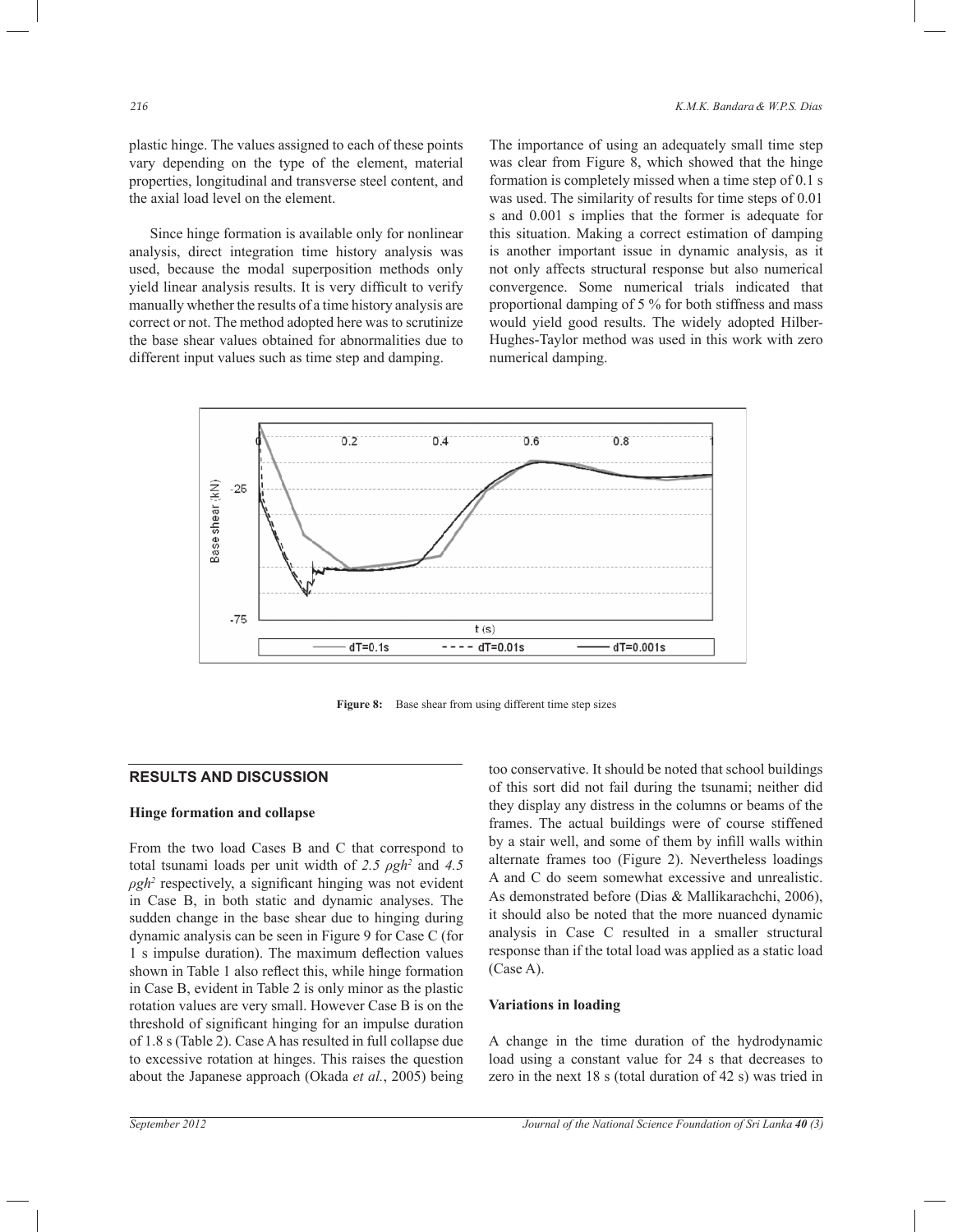### *Tsunami wave loading on buildings 217*

order to explore the sensitivity of the results to changes in these durations. This produced the identical response for the first 8 s, which includes all the critical effects. This leads to the conclusion that it is mainly the impulse time duration that is of critical importance in the loading history.

 It is evident that there is more damage to the structure when the impulsive load duration increases from 0.6 s to 1.8 s as observed with maximum deflection (Table 1) and plastic rotation (Table 2) values.

Tsunami wave actions on the rear column, which in fact would also be hit by tsunami waves were also considered. Since the wave velocity is taken as  $u = k\sqrt{gh}$  with  $k = 1$ , the time taken for the wave front to travel the distance between the two columns is approximately 1.4 s. Hence, only an impulse duration of 1.8 s will result in an overlap of all three load components acting on the two columns; else only the hydrodynamic components overlap, i.e. if 0.6 s or 1.0 s impulse durations is used. The results in Table 3 reflect this.

Table 1: Maximum deflection (mm) at top of rear upper floor column

| Load case                    | Impulse duration |                          |                          | Static        |
|------------------------------|------------------|--------------------------|--------------------------|---------------|
| (with total load)            | 0.6s             | 1.0s                     | 1.8s                     |               |
| Case A $(4.5 \text{ pgh}^2)$ | -                | $\overline{\phantom{a}}$ | $\overline{\phantom{0}}$ | Full collapse |
| Case B $(2.5 \text{ pgh}^2)$ | 9.4              | 102                      | 11.0                     | 83            |
| Case C $(4.5 \text{ pgh}^2)$ | 73 1             | 198.1                    | Full collapse            | Full collapse |

**Table 2:** Formation of column hinges, locations (Figure 6) and maximum plastic rotation (rad)

| Load case (with       | Impulse duration    |                 |               | <b>Static</b> |
|-----------------------|---------------------|-----------------|---------------|---------------|
| total load)           | 0.6s                | 1.0 s           | 1.8s          |               |
| Case A                |                     |                 |               |               |
| $(4.5 \text{ pgh}^2)$ |                     |                 |               | Full collapse |
| Case B                |                     |                 |               |               |
| $(2.5 \text{ pgh}^2)$ | E: 0.00043          | A,E; 0.00083    | A,E; 0.00119  | E: 0.00043    |
| Case C                | A,B,E,F;            | A,B,E,F;        |               |               |
| $(4.5 \text{ pgh}^2)$ | $0.0214$ ( $>CP#$ ) | $0.0589 (>CP*)$ | Full collapse | Full collapse |

# Beyond collapse prevention state (Figure 7); all other hinges are less than the immediate occupancy (IO) state



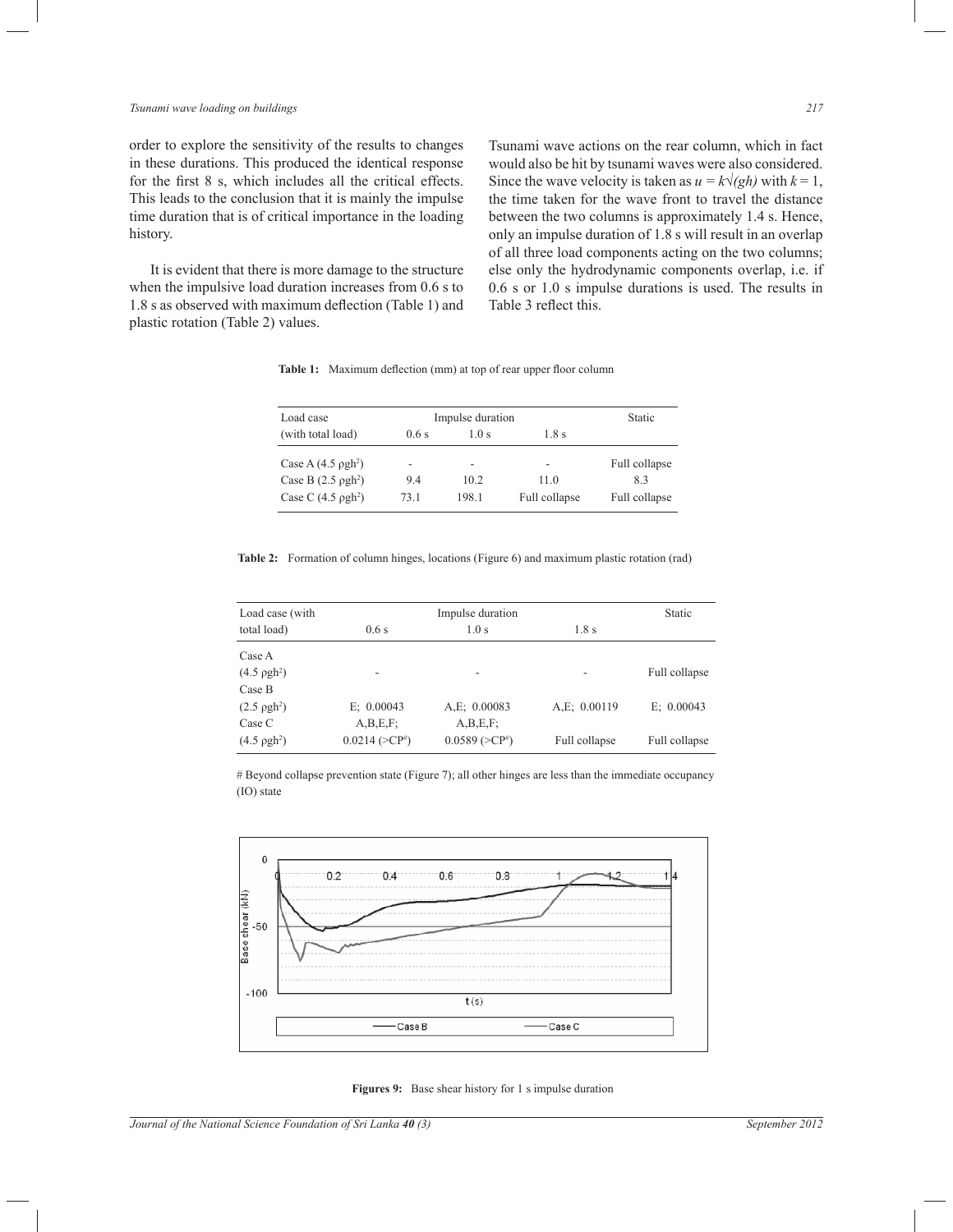|                  | Results with single impact |                                                      | Results with dual impact  |                                                      |
|------------------|----------------------------|------------------------------------------------------|---------------------------|------------------------------------------------------|
| Impulse duration | Max<br>deflection<br>(mm)  | Hinge locations<br>and max plastic<br>rotation (rad) | Max<br>deflection<br>(mm) | Hinge locations<br>and max plastic<br>rotation (rad) |
| 0.6s             | 9.4                        | E, 0.00043                                           | 12.9                      | $A, E, F$ ;<br>$0.00283$ ( $\geq CP^{\#}$ )          |
| 1.8s             | 11.0                       | A, E, 0.00119                                        | 19.5                      | A, E, F<br>$0.00567 (>CP\#)$                         |

**Table 3:** Comparison of using a single impact and dual impact for Case B

# Beyond collapse prevention state (Figure 7); all other hinges are less than the immediate occupancy (IO) state

### **CONCLUSION**

This study indicates that a load of *2.5 ρgh<sup>2</sup>* per unit width can be considered a realistic value for the total tsunami load on rectangular columns of a structure. Based on a comparative study of literature, limited experimental evidence, and some support from the case study it could be predicted that significantly higher loads would result in collapse. However, there was no structural damage observed during the tsunami (although the actual buildings were stiffened by stair wells). The total load of 2.5 *pgh*<sup>2</sup> per unit width can be considered a lower bound on design tsunami loading. A method of breaking down the total tsunami load into different components has been suggested, once again based on a comparative study of the literature. The influence of the impulsive force component, including its distribution over time, was also clearly seen.

 It was shown that dynamic time history analysis can avoid the over-conservative results obtained from a static analysis. The methodology adopted can be used to evaluate a given structure against tsunami loading. It is also simple enough to be incorporated into the design process if necessary.

#### **Acknowledgement**

The contributions of H.M.Y.C. Mallikarachchi and H.D. Yapa to preliminary work on this research is acknowledged, as is the funding from the University of Moratuwa (Senate Research Fund), Holcim (Lanka) Ltd. and Finco Engineering Sales Directorate.

### **REFERENCES**

- 1. Arikawa T. (2009). Behaviours of concrete walls under impulsive tsunami load, *Joint Conference on Earthquake and Tsunami*, Turkish Chamber of Civil Engineers, Ankara, Turkey.
- 2. Asakura R., Iwase K., Ikeya T., Kaneto T., Fujii N. & Omori M. (2000). An experimental study on wave forces acting on on-shore structures due to overflowing tsunamis. *Proceedings of Coastal Engineering* **47**: 911 − 915 (in Japanese).
- 3. British Standards Institution (1997). *BS 8110*: *Structural Design of Concrete*. British Standards Institution, London, UK.
- 4. Bryant E. (2001). *Tsunami: The Underrated Hazard.* Cambridge University Press, London, UK.
- 5. Dalrymple R.A., Grilli S.T. & Kirby J.T. (2006). Tsunamis and challenges for accurate modeling. *Oceanography* **19**(1): 142 − 151.
- 6. Dias P., Dissanayake R. & Chandratilake R. (2006). Lessons learned from tsunami damage in Sri Lanka. *ICE Proceedings on Civil Engineering* **159**(2): 74 − 81.
- 7. Dias W.P.S. & Mallikarachchi H.M.Y.C. (2006). Tsunami planning and design for disaster mitigation. *The Structural Engineer* **84**: 25 − 29.
- 8. Federal Emergency Management Agency (FEMA) (2000a). Determining site-specific loads, chapter 11. *FEMA Coastal Construction Manual (FEMA-55)*. Federal Emergency Management Agency, Washington DC, USA.
- 9. Federal Emergency Management Agency (FEMA) (2000b). *Prestandard and Commentary for Seismic Rehabilitation of Buildings (FEMA-356)*. Federal Emergency Management Agency, Washington DC, USA.
- 10. Iizuka H. & Matsutomi H. (2000). How to estimate damage due to tsunami flood? *Proceedings of Coastal Engineering* **47**: 381 − 385 (in Japanese).